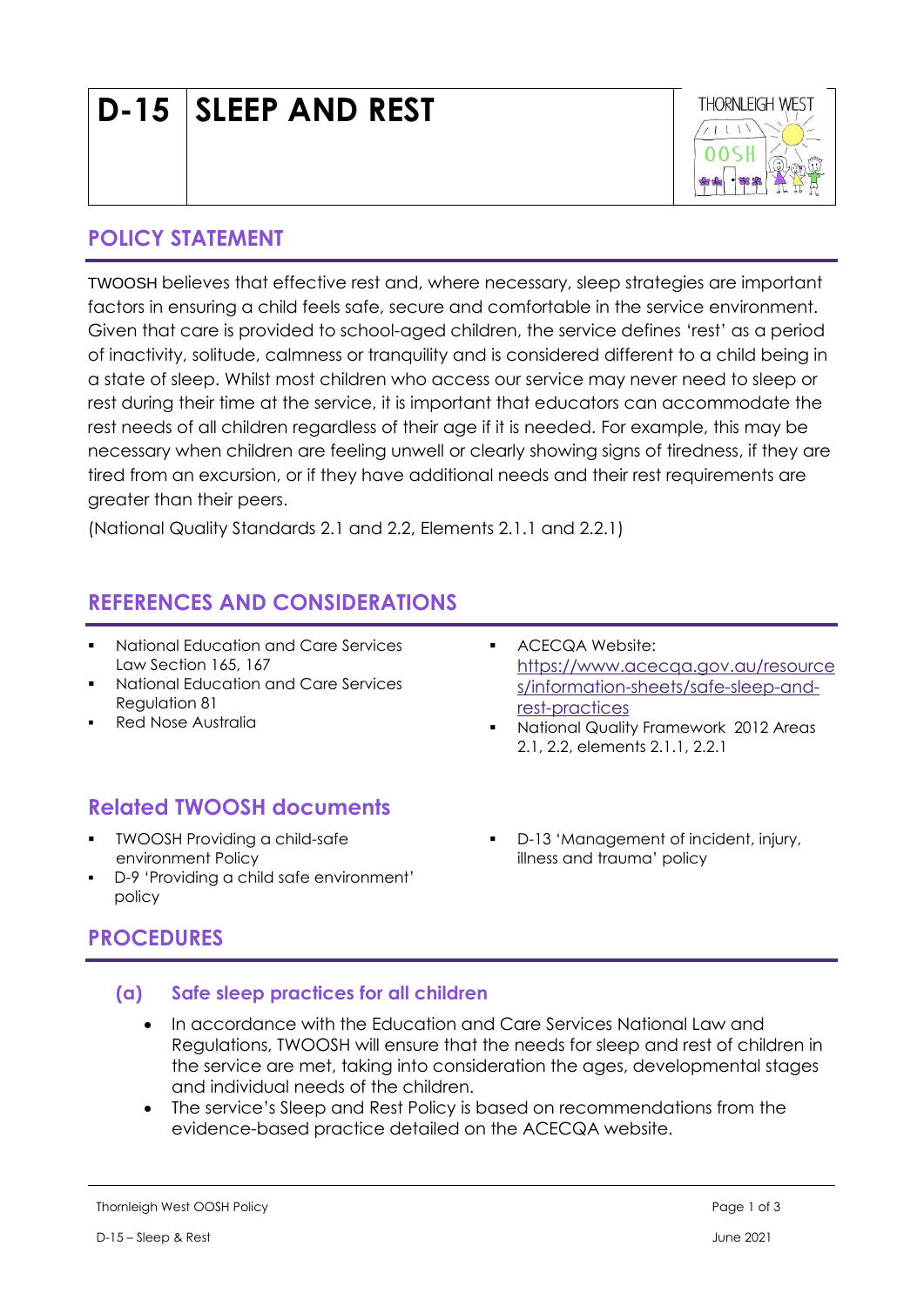- TWOOSH welcomes families to discuss their child's individual needs so the service is aware of the different values and parenting beliefs, cultural or otherwise that are associated with rest, specific to their child.
- If a family's beliefs and practices conflict with the evidence-based practice recommendations, then TWOOSH will not endorse an alternative practice, unless the service is provided with written advice from a medical practitioner.
- TWOOSH has a duty of care to ensure that all children are provided with a high level of safety when resting or sleeping while in care.
- In meeting the service's duty of care, it is a requirement that management and educators implement and adhere to the service's Sleep and Rest Policy.
- All children will be encouraged to rest on their back when first being settled for a rest. If a child turns onto their side or stomach during sleep/rest, then he/she will be allowed to find their own sleeping position.
- All children will rest with their face uncovered.
- Children's rest environments are free from cigarette or tobacco smoke.
- The rest environment, equipment and materials will be safe and free from hazards.
- Educators monitor resting children at regular intervals and supervise the rest environment.

## **(b) Rest for school-aged children**

- Quiet, solitary play experiences are available for school-aged children who request the need for a rest or time away from their peers.
- If a school-aged child requests a rest then there is a designated area for the child to be inactive and calm, away from the main group of children (see (d) below).
- Safe resting practices described above in section (a) also apply to school-aged children.
- Light bedding is the preferred option if requested by the child (e.g a sheet or light blanket which can be provided by TWOOSH).
- Our service will provide a range of both active and restful experiences throughout the program and support children's preferences for participation.
- Educators will show awareness of children's comfort and avoid overcrowding when children need rest or sleep.

### **(c) Safe resting practices for a child who is unwell**

- Children who are unwell (and waiting collection from a parent/guardian) will be given the highest supervision priority and monitored constantly especially if the child has a high temperature, vomited or received minor trauma to their head.
- Parents will be contacted immediately to make arrangements to collect the child as soon as possible.
- Refer to the service's Incident, Illness, Injury and Trauma policy for additional information.
- If unwell, the child will be:
	- o encouraged to rest or lie down comfortably in a quiet, comfortable and safe place
	- o allowed to find their own sleeping position.
- All children will rest with their face uncovered.